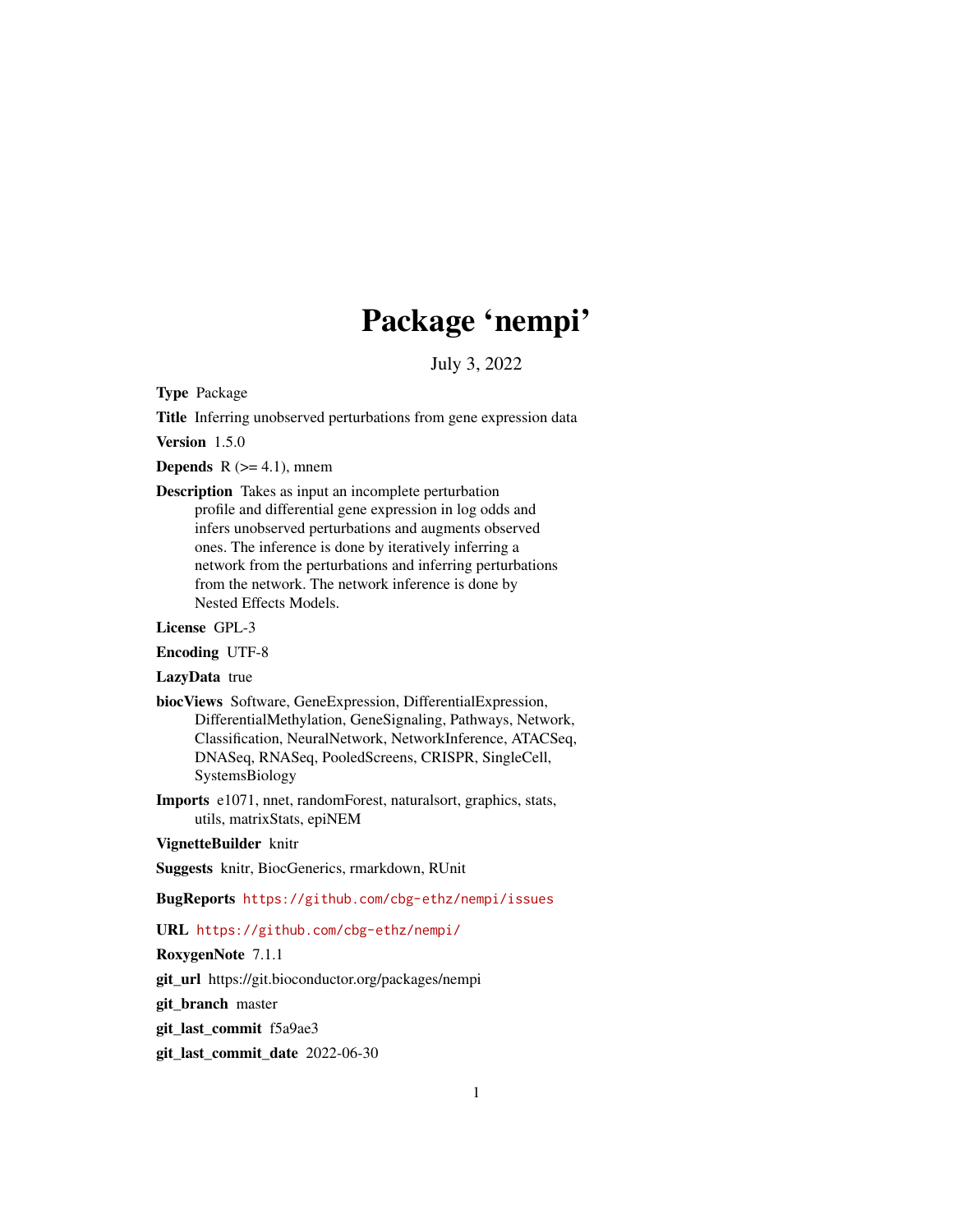<span id="page-1-0"></span>Date/Publication 2022-07-03 Author Martin Pirkl [aut, cre] Maintainer Martin Pirkl <martinpirkl@yahoo.de>

## R topics documented:

| Indev |  |
|-------|--|
|       |  |
|       |  |
|       |  |
|       |  |
|       |  |
|       |  |

classpi *Classification*

#### Description

Builds and uses different classifiers to infer perturbation profiles

#### Usage

```
classpi(
 D,
 unknown = ",
 full = TRUE,method = "swm",size = NULL,
 MaxNWts = 10000,
  ...
\mathcal{L}
```
#### Arguments

| D         | either a binary effects matrix or log odds matrix as for Nested Effects Models<br>(see package 'nem') |
|-----------|-------------------------------------------------------------------------------------------------------|
| unknown   | colname of samples without mutation data, E.g. ""                                                     |
| full      | if FALSE, does not change the known profiles                                                          |
| method    | either one of sym, nn, rf                                                                             |
| size      | parameter for neural network (see package 'nnet')                                                     |
| MaxNWts   | parameters for neural network (see package 'nnet')                                                    |
| $\ddotsc$ | additional parameters for mnem::nem                                                                   |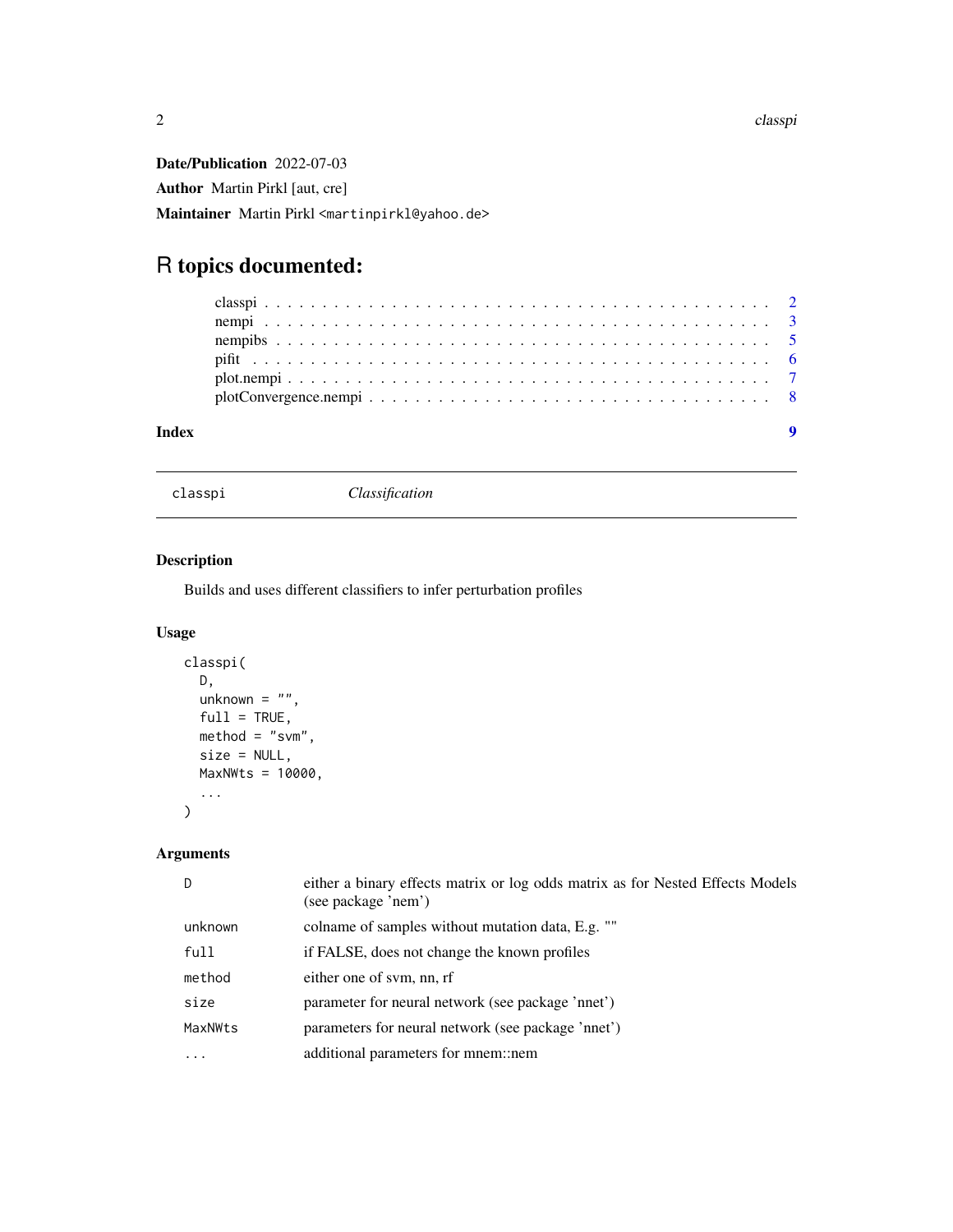<span id="page-2-0"></span>nempi 33 ani 33 ani 33 ani 33 ani 33 ani 33 ani 33 ani 33 ani 33 ani 33 ani 33 ani 33 ani 34 ani 35 ani 36 ani

Value

plot

#### Author(s)

Martin Pirkl

#### Examples

```
D <- matrix(rnorm(1000*100), 1000, 100)
colnames(D) <- sample(seq_len(5), 100, replace = TRUE)
Gamma <- matrix(sample(c(0,1), 5*100, replace = TRUE, p = c(0.9, 0.1)), 5,
100)
Gamma \leq apply(Gamma, 2, function(x) return(x/sum(x)))
Gamma[is.na(Gamma)] <- 0
rownames(Gamma) <- seq_len(5)
result <- classpi(D)
```
nempi *Main function for NEM based perturbation imputation.*

#### Description

Infers perturbations profiles based on a sparse perturbation matrix and differential gene expression as log odds

#### Usage

```
nempi(
  D,
  unknown = ",
  Gamma = NULL,
  type = "null",full = TRUE,verbose = FALSE,
  logtype = 2,
  null = TRUE,soft = TRUE,combi = 1,
  converged = 0.1,
  complete = TRUE,
 mw = NULL,max\_iter = 100,
 keepphi = TRUE,
  start = NULL,
 phi = NULL,
  ...
\mathcal{E}
```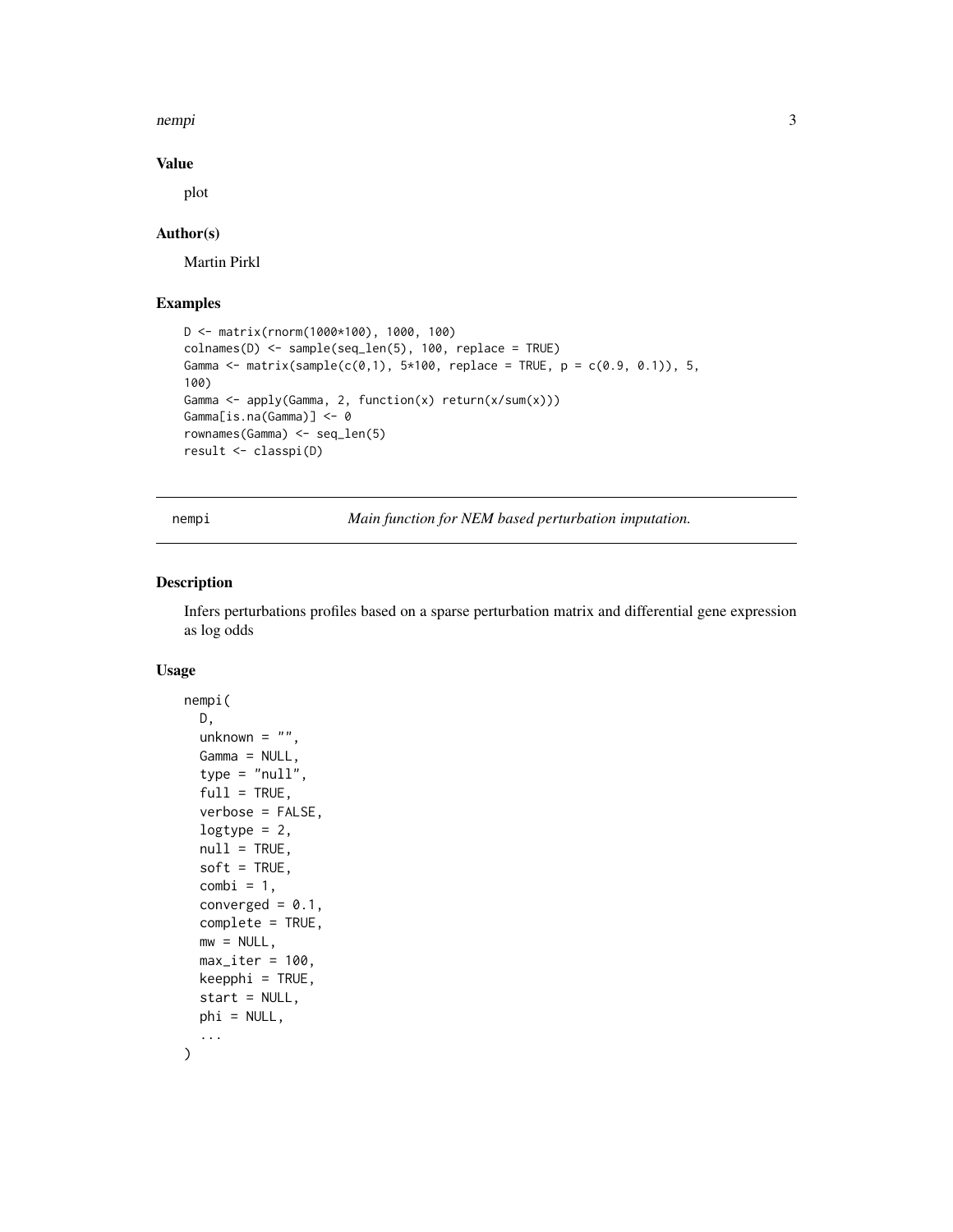## Arguments

| D                      | either a binary effects matrix or log odds matrix as for Nested Effects Models<br>(see package 'nem')                             |
|------------------------|-----------------------------------------------------------------------------------------------------------------------------------|
| unknown                | colname of samples without mutation data, E.g. ""                                                                                 |
| Gamma                  | matrix with expectations of perturbations, e.g. if you have a binary mutation<br>matrix, just normalize the columns to have sum 1 |
| type                   | "null": does not use the unknown samples for inference at the start, "random"<br>uses them in a random fashion (not recommended)  |
| full                   | if FALSE, does not change the known profiles                                                                                      |
| verbose                | if TRUE gives more output during inference                                                                                        |
| logtype                | log type for the log odds                                                                                                         |
| null                   | if FALSE does not use a NULL node for uninformative samples                                                                       |
| soft                   | if FALSE discretizes Gamma during the inference                                                                                   |
| combi                  | $if combi > 1$ , uses a more complex algorithm to infer combinatorial perturbations<br>(experimental)                             |
| converged              | the absolute difference of log likelihood till convergence                                                                        |
| complete               | if TRUE uses the complete-data logliklihood (recommended for many E-genes)                                                        |
| mw                     | if NULL infers mixture weights, otherwise keeps them fixed                                                                        |
| $max$ <sub>Liter</sub> | maximum iterations of the EM algorithm                                                                                            |
| keepphi                | if TRUE, uses the previous phi for the next inference, if FALSE always starts<br>with start network (and empty and full)          |
| start                  | starting network as adjacency matrix                                                                                              |
| phi                    | if not NULL uses only this phi and does not infer a new one                                                                       |
| $\cdots$               | additional parameters for the nem function (see package mnem, function nem or<br>$m$ nem::nem $)$                                 |

#### Value

nempi object

### Author(s)

Martin Pirkl

```
D <- matrix(rnorm(1000*100), 1000, 100)
colnames(D) <- sample(seq_len(5), 100, replace = TRUE)
Gamma <- matrix(sample(c(0,1), 5*100, replace = TRUE, p = c(0.9, 0.1)), 5,
100)
Gamma <- apply(Gamma, 2, function(x) return(x/sum(x)))
Gamma[is.na(Gamma)] <- 0
rownames(Gamma) <- seq_len(5)
result <- nempi(D, Gamma = Gamma)
```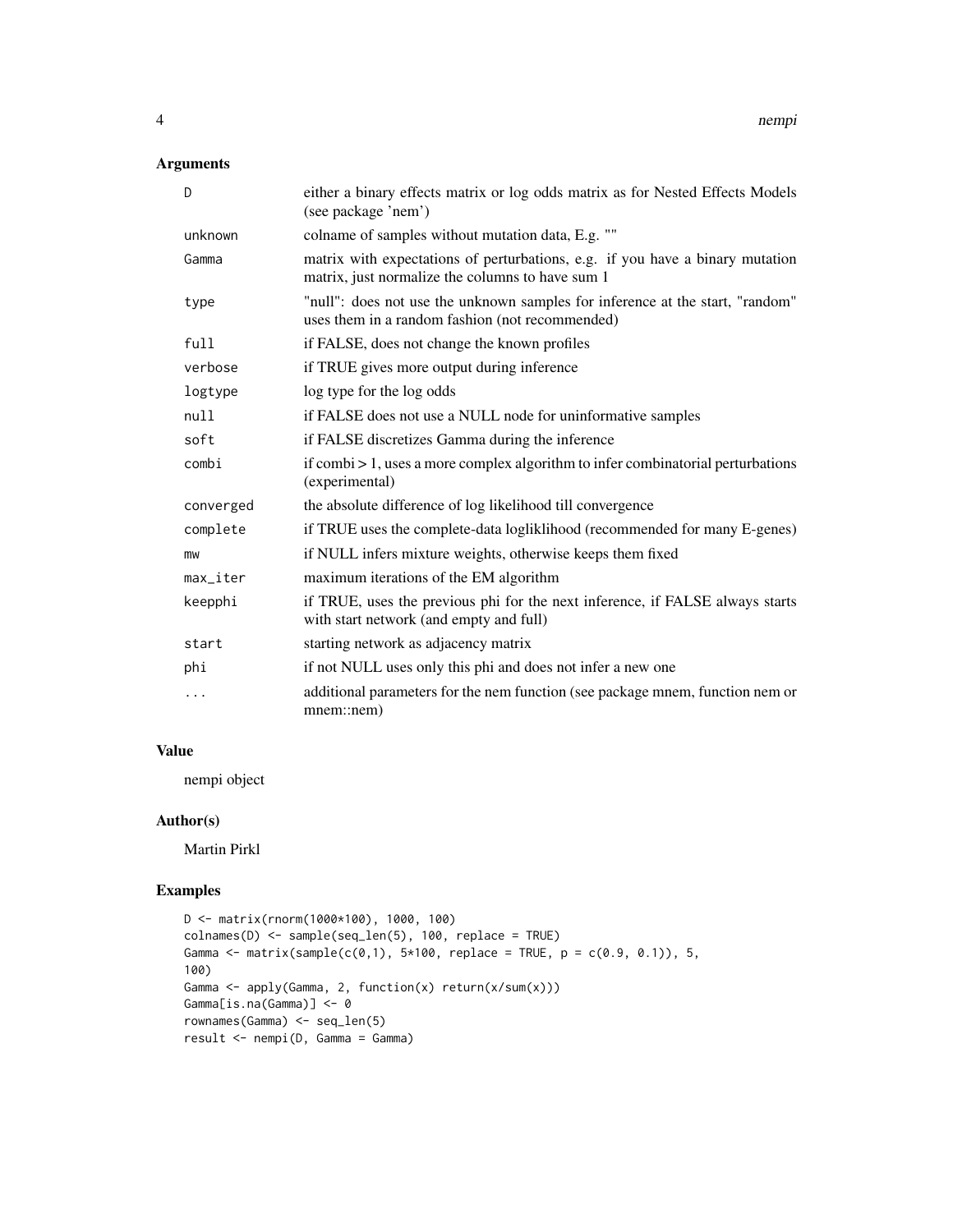<span id="page-4-0"></span>

#### Description

Bootstrap algorithm to get a more stable result.

#### Usage

```
nempibs(D, bruns = 100, bssize = 0.5, replace = TRUE, ...)
```
#### Arguments

| D.      | either a binary effects matrix or log odds matrix as |
|---------|------------------------------------------------------|
| bsruns  | number of bootstraps                                 |
| bssize  | number of E-genes for each boostrap                  |
| replace | if TRUE, actual bootstrap, if False sub-sampling     |
|         | additional parameters for the function nempi         |

#### Value

list with aggregate Gamma and aggregate causal network phi

#### Author(s)

Martin Pirkl

```
D <- matrix(rnorm(1000*100), 1000, 100)
colnames(D) <- sample(seq_len(5), 100, replace = TRUE)
Gamma <- matrix(sample(c(0,1), 5*100, replace = TRUE, p = c(0.9, 0.1)), 5,
100)
Gamma <- apply(Gamma, 2, function(x) return(x/sum(x)))
Gamma[is.na(Gamma)] <- 0
rownames(Gamma) <- seq_len(5)
result <- nempibs(D, bsruns = 3, Gamma = Gamma)
```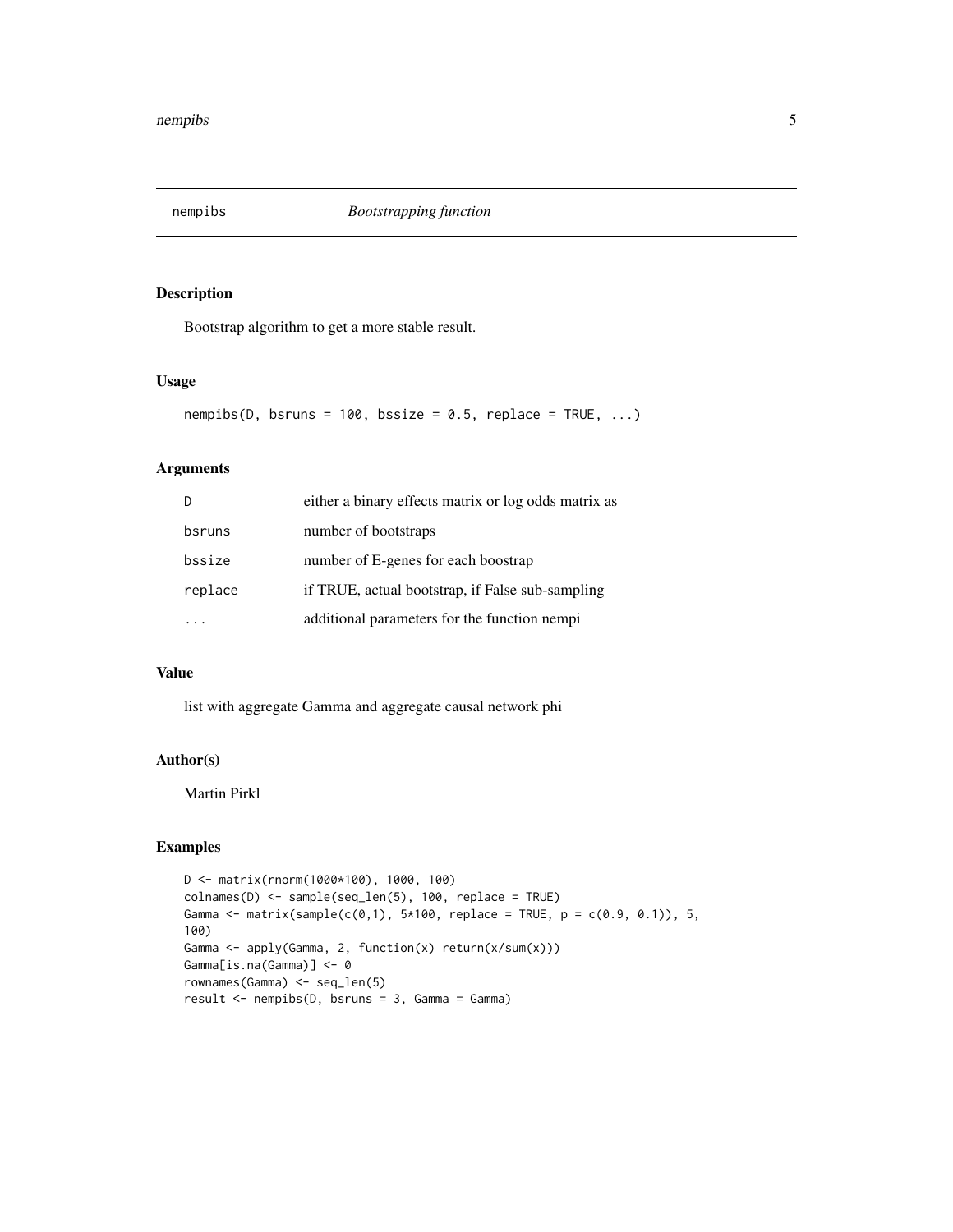#### <span id="page-5-0"></span>Description

Compares the ground truth of a perturbation profile with the inferred profile

#### Usage

```
pifit(x, y, D, unknown = "", balanced = FALSE, propagate = TRUE, knowns = NULL)
```
#### Arguments

| $\mathsf{x}$ | object of class nempi                                                      |
|--------------|----------------------------------------------------------------------------|
| y            | object of class mnemsim                                                    |
| D.           | data matrix                                                                |
| unknown      | label for the unlabelled samples                                           |
| balanced     | if TRUE, computes balanced accuracy                                        |
| propagate    | if TRUE, propagates the perturbation through the network                   |
| knowns       | subset of P-genes that are known to be perturbed (the other are neglegted) |

#### Value

list of different accuracy measures: true/false positives/negatives, correlation, area under the precision recall curve, (balanced) accuracy

#### Author(s)

Martin Pirkl

```
library(mnem)
seed <- 42
Pgenes <- 10
Egenes <-10samples <- 100
uninform <- floor((Pgenes*Egenes)*0.1)
Nems <- mw <-1noise <- 1
multi < -c(0.2, 0.1)set.seed(seed)
simmini <- simData(Sgenes = Pgenes, Egenes = Egenes,
Nems = Nems, mw = mw, nCells = samples,
uninform = uninform, multi = multi,
badCells = floor(samples*0.1))
data <- simmini$data
```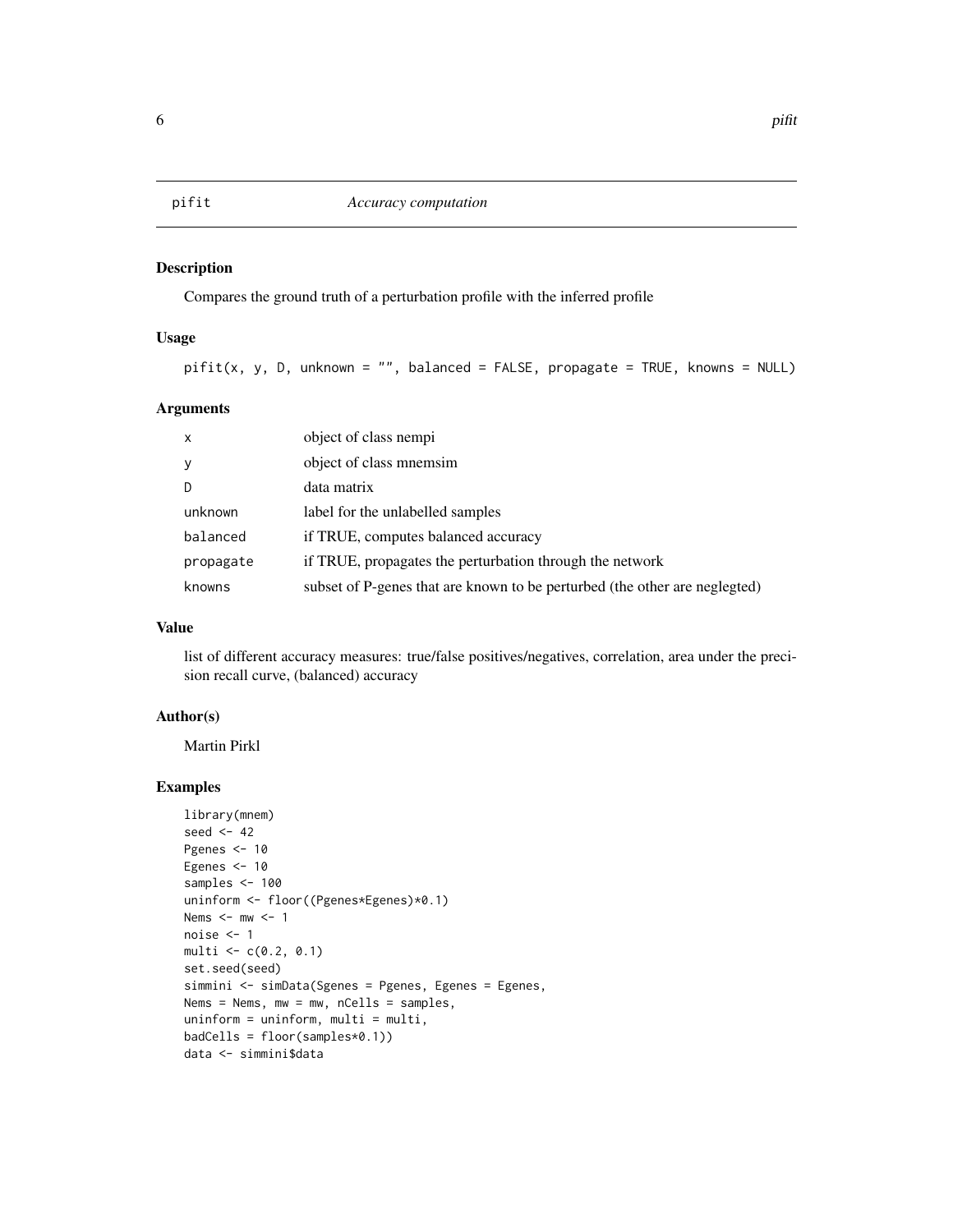#### <span id="page-6-0"></span>plot.nempi 7

```
ones \leq which(data == 1)
zeros \leq which(data == 0)
data[ones] <- rnorm(length(ones), 1, noise)
data[zeros] <- rnorm(length(zeros), -1, noise)
lost <- sample(1:ncol(data), floor(ncol(data)*0.5))
colnames(data)[lost] <- ""
res <- nempi(data)
fit <- pifit(res, simmini, data)
```
plot.nempi *Plotting nempi*

#### Description

Plot function for an object of class 'nempi'.

#### Usage

```
## S3 method for class 'nempi'
plot(x, barlist = list(), heatlist = list(), ...)
```
#### Arguments

| X        | object of class 'nempi'                                             |
|----------|---------------------------------------------------------------------|
| barlist  | additional arguments for function 'barplot' from package 'graphics' |
| heatlist | additional arguments for function 'HeatmapOP' from package 'epiNEM' |
| $\cdots$ | additional arguments for function 'plotDnf' from package 'mnem'     |

#### Value

Plots of the optimal network phi and perturbation matrix.

#### Author(s)

Martin Pirkl

```
D <- matrix(rnorm(1000*100), 1000, 100)
colnames(D) <- sample(seq_len(5), 100, replace = TRUE)
result <- nempi(D)
plot(result)
```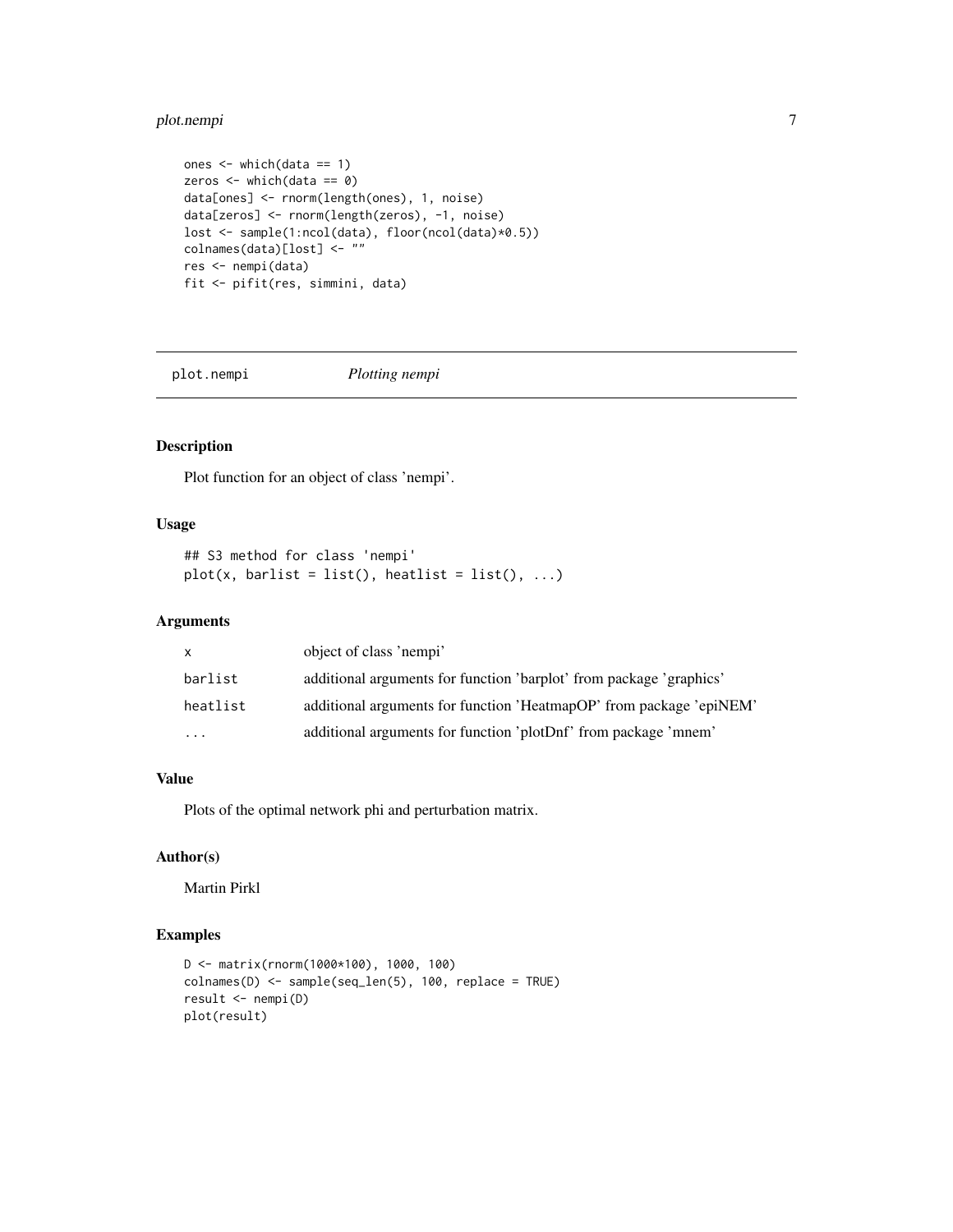<span id="page-7-0"></span>plotConvergence.nempi *Plot convergence of EM*

#### Description

Produces different convergence plots based on a nempi object

#### Usage

```
## S3 method for class 'nempi'
plotConvergence(x, type = "b", ...)
```
#### Arguments

| $\times$                | nempi object                   |
|-------------------------|--------------------------------|
| type                    | see ?plot.default              |
| $\cdot$ $\cdot$ $\cdot$ | additional parameters for plot |

#### Value

plot

#### Author(s)

Martin Pirkl

```
D <- matrix(rnorm(1000*100), 1000, 100)
colnames(D) <- sample(seq_len(5), 100, replace = TRUE)
Gamma <- matrix(sample(c(0,1), 5*100, replace = TRUE, p = c(0.9, 0.1)), 5,
100)
Gamma \leq apply(Gamma, 2, function(x) return(x/sum(x)))
Gamma[is.na(Gamma)] <- 0
rownames(Gamma) <- seq_len(5)
result <- nempi(D, Gamma = Gamma)
par(mfrow=c(2,3))
plotConvergence(result)
```